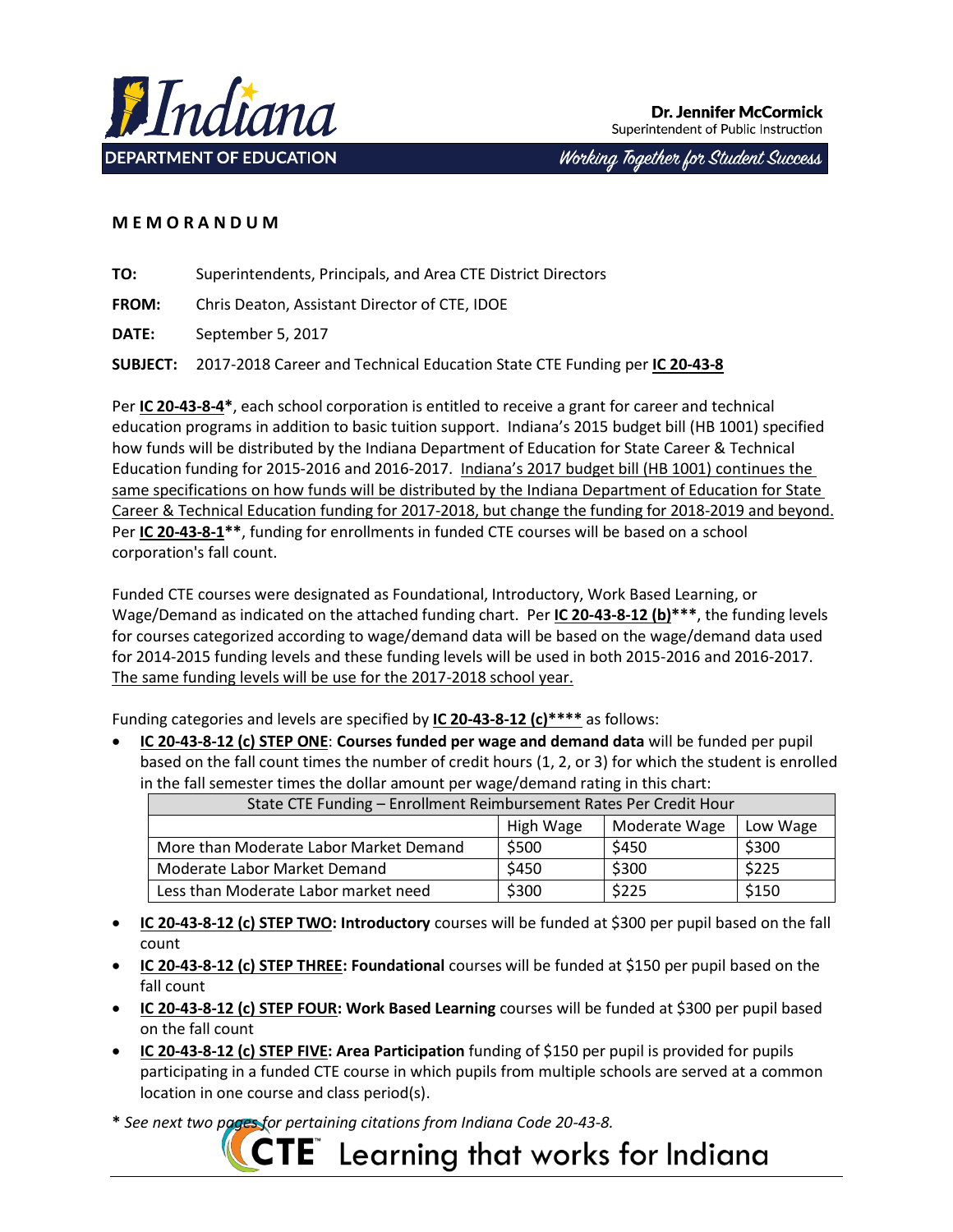

Working Together for Student Success

# **\*\*IC 20-43-8-1**

## **Date for determination of enrollment**

Sec. 1. Pupil enrollment under this chapter shall be determined at the same time that a school corporation's fall count of ADM is determined.

*As added by P.L.2-2006, SEC.166. Amended by P.L.205-2013, SEC.293.*

## **\*IC 20-43-8-4**

## **Eligibility; additional grant**

Sec. 4. In addition to the amount a school corporation is entitled to receive in basic tuition support, each school corporation is entitled to receive a grant for career and technical education programs. *As added by P.L.2-2006, SEC.166. Amended by P.L.234-2007, SEC.138; P.L.213-2015, SEC.221.*

### **IC 20-43-8-12**

### **Determination of career and technical education grant amount**

Sec. 12. (a) This section applies to state fiscal years beginning after June 30, 2015.

**\*\*\***(b) The average wage level to be used in this section is the average wage level that was determined under section 2(b) of this chapter (repealed) and set forth in the 2014 report. The department shall use the 2014 report to determine career and technical education grant amounts in state fiscal year 2015-2016 and in state fiscal year 2016-2017.

**\*\*\*\***(c) A school corporation's career and technical education enrollment grant for a state fiscal year is the sum of the following amounts:

STEP ONE: For each career and technical education program provided by the school corporation:

(A) the number of credit hours of the program (either one (1) credit, two (2) credits, or three (3) credits); multiplied by

- (B) the number of pupils enrolled in the program; multiplied by
- (C) the following applicable amount:

(i) Five hundred dollars (\$500), in the case of a program described in section 5 of this chapter (more than a moderate labor market need) for which the average wage level is a high wage.

(ii) Four hundred fifty dollars (\$450), in the case of a program described in section 5 of this chapter (more than a moderate labor market need) for which the average wage level is a moderate wage.

(iii) Four hundred fifty dollars (\$450), in the case of a program described in section 6 of this chapter (moderate labor market need) for which the average wage level is a high wage.

(iv) Three hundred dollars (\$300), in the case of a program described in section 5 of this chapter (more than a moderate labor market need) for which the average wage level is a less than moderate wage.

(v) Three hundred dollars (\$300), in the case of a program described in section 6 of this chapter (moderate labor market need) for which the average wage level is a moderate wage.

(vi) Three hundred dollars (\$300), in the case of a program described in section 7 of this chapter (less than a moderate labor market need) for which the average wage level is a Indiana Code 2015 high wage.